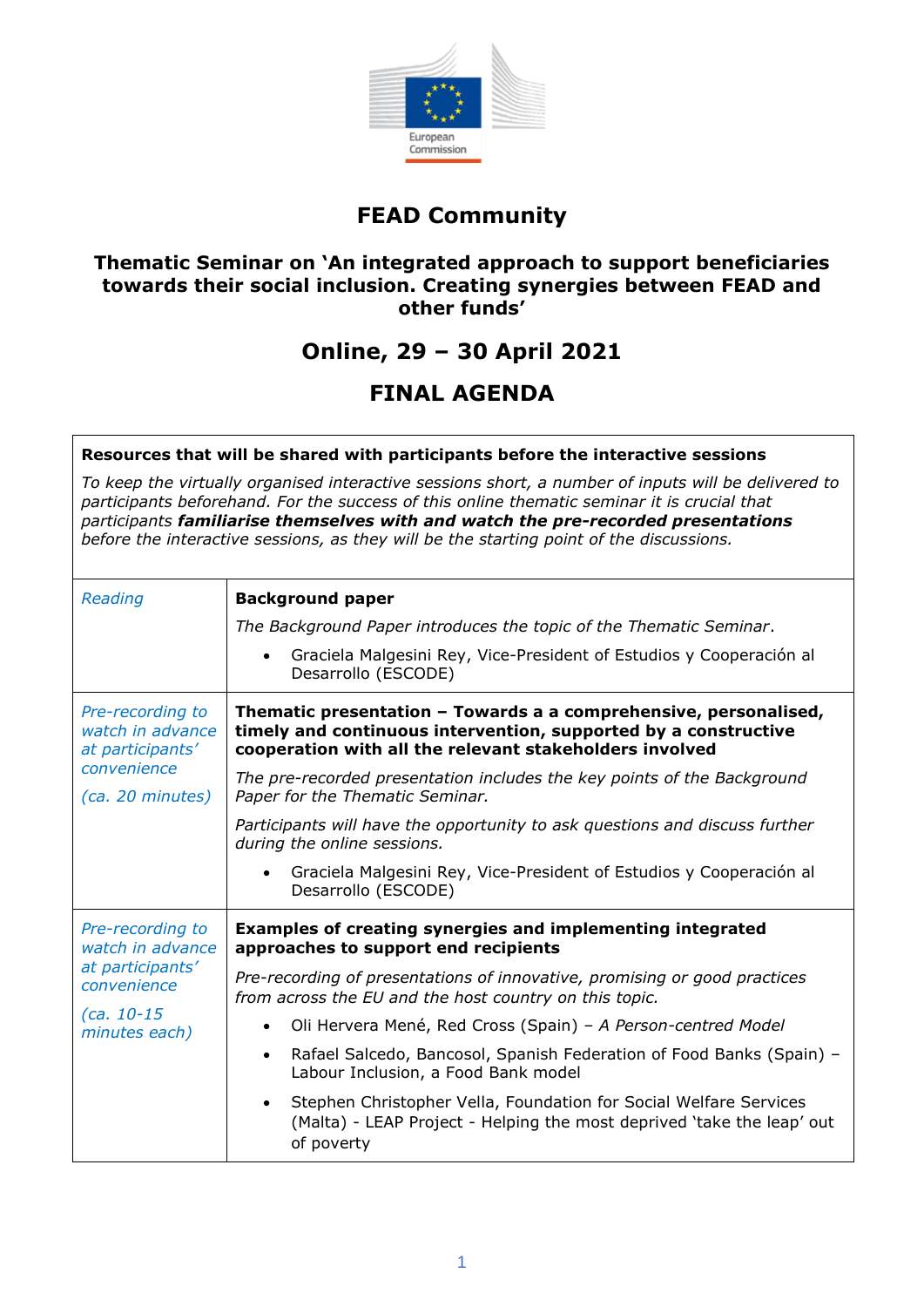| Pre-recording to<br>watch in advance<br>at participants'<br>convenience<br>$(ca. 10-15$<br>minutes each) | Examples of new practices related to partnership working between<br>public institutions and third sector organisations              |
|----------------------------------------------------------------------------------------------------------|-------------------------------------------------------------------------------------------------------------------------------------|
|                                                                                                          | Pre-recording of presentations of innovative, promising or good practices<br>from across the EU and the host country on this topic. |
|                                                                                                          | • Carmen Cosgaya Burgo, Local Authority of Fuenlabrada (Spain) -<br>FEAD Roundtable for coordination                                |
|                                                                                                          | • Liudmila Hahn, Stad Mannheim (Germany) - ANIMA - Getting settled<br>in Mannheim                                                   |
|                                                                                                          | • Daniel Åman, Rescue Mission (Sweden) - Po Drom, Rescue Mission -<br>Better Health, Municipality of Gothenburg                     |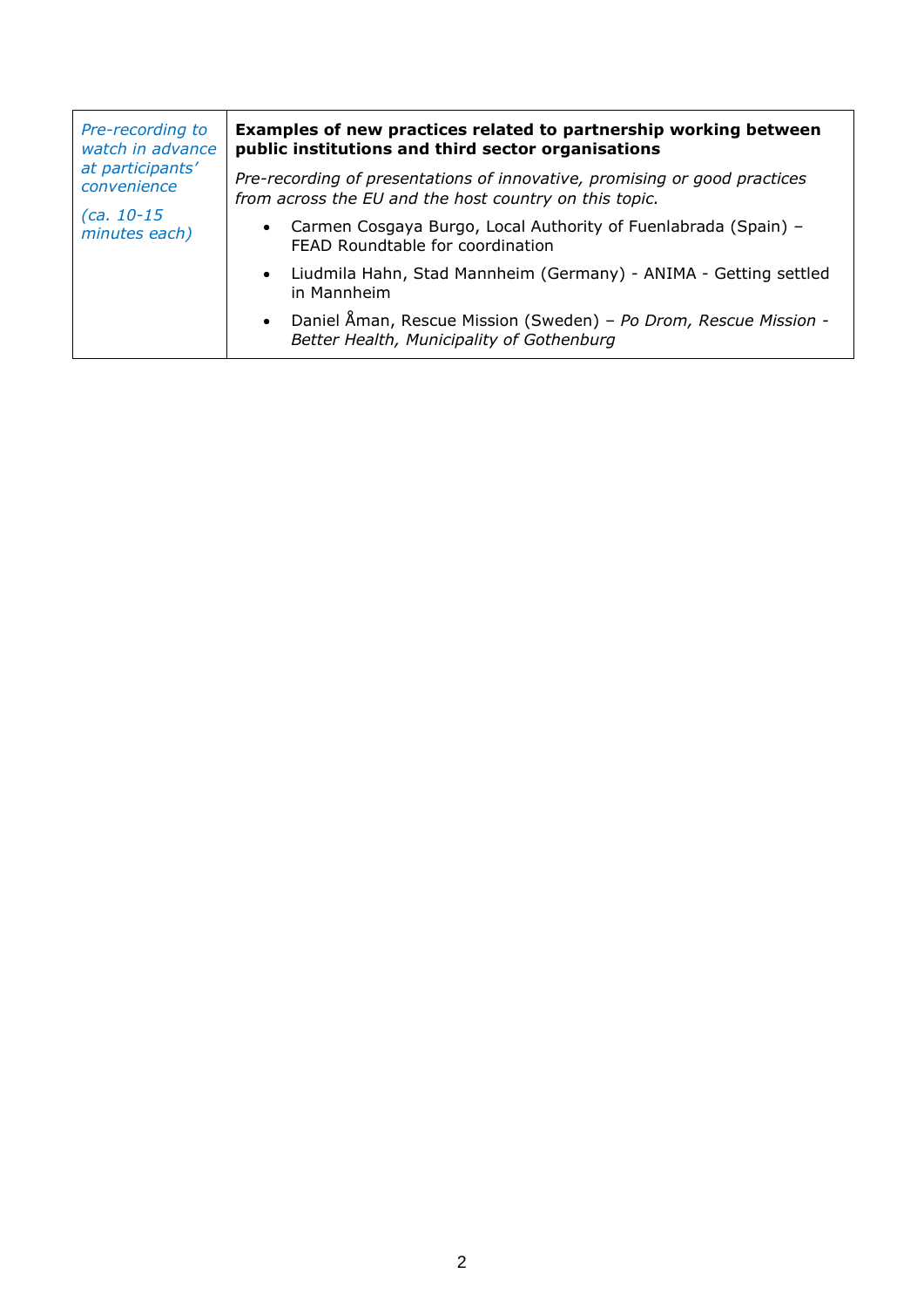# **Day 1 / Morning – 29 April 2021**

| <b>Plenary Session (Zoom)</b>  |                                                                                                                                                                                                                       |
|--------------------------------|-----------------------------------------------------------------------------------------------------------------------------------------------------------------------------------------------------------------------|
| $10.15 - 10.30$<br><b>CET</b>  | Technical set-up around a virtual welcome coffee<br>Participants to log-in through the link 15 minutes before the beginning of<br>the event in order to test the tools and meet other participants.                   |
|                                |                                                                                                                                                                                                                       |
| $10.30 - 10.45$<br><b>CEST</b> | <b>Opening &amp; welcome</b><br>Setting the scene: aims, objectives, key questions, format and practical<br>instructions on the virtual seminar.                                                                      |
|                                | Angel García Frontelo, Ministry of Employment and Social Economy,<br>ESF/ FEAD Managing Authority, Spain                                                                                                              |
|                                | Patricia Bezunartea Barrio, General Directorate of Family Diversity<br>$\bullet$<br>and Social Services, Spain                                                                                                        |
|                                | Emma Toledano Laredo, European Commission, DG Employment,<br>Social Affairs and Inclusion                                                                                                                             |
| $10.45 - 11.15$                | <b>Interactive Discussion with the Thematic expert</b>                                                                                                                                                                |
| <b>CEST</b>                    | In this session, the Thematic Expert will briefly recap the most important<br>points and participants will be able to share their reflections and questions<br>on the background paper and pre-recorded presentation. |
|                                | Graciela Malgesini Rey, Vice-President of Estudios y Cooperación al<br>Desarrollo (ESCODE)                                                                                                                            |
| $11.15 - 12.00$<br><b>CEST</b> | Panel discussion on creating synergies and implementing integrated<br>approaches to support end recipients                                                                                                            |
|                                | Panel discussion with partner organisations from across the EU and the host<br>country, based on the pre-recorded presentations on this topic.                                                                        |
|                                | Oli Hervera Mené, Red Cross (Spain) - A Person-centred Model<br>$\bullet$                                                                                                                                             |
|                                | Rafael Salcedo, Bancosol, Spanish Federation of Food Banks (Spain)<br>$\bullet$<br>- Labour Inclusion, a Food Bank model                                                                                              |
|                                | Stephen Christopher Vella, Foundation for Social Welfare Services<br>(Malta) - LEAP Project - Helping the most deprived 'take the leap' out<br>of poverty                                                             |

### **Day 1 / Afternoon – 29 April 2021**

| <b>Working Group discussion (Zoom &amp; MURAL)</b> |                                                                                                                                                                                                                                                    |
|----------------------------------------------------|----------------------------------------------------------------------------------------------------------------------------------------------------------------------------------------------------------------------------------------------------|
| $14.45 - 15.00$<br><b>CEST</b>                     | Technical set-up and virtual networking coffee<br>Participants to log-in through the link 15 minutes before the beginning of<br>the event in order to test the tools and exchange more informally with the<br>participants of their working group. |
| $15.00 - 15.05$<br><b>CEST</b>                     | <b>Brief introduction to the use of MURAL</b><br>Participants will be introduced to MURAL, the interactive tool that will be<br>used during the working group discussion.                                                                          |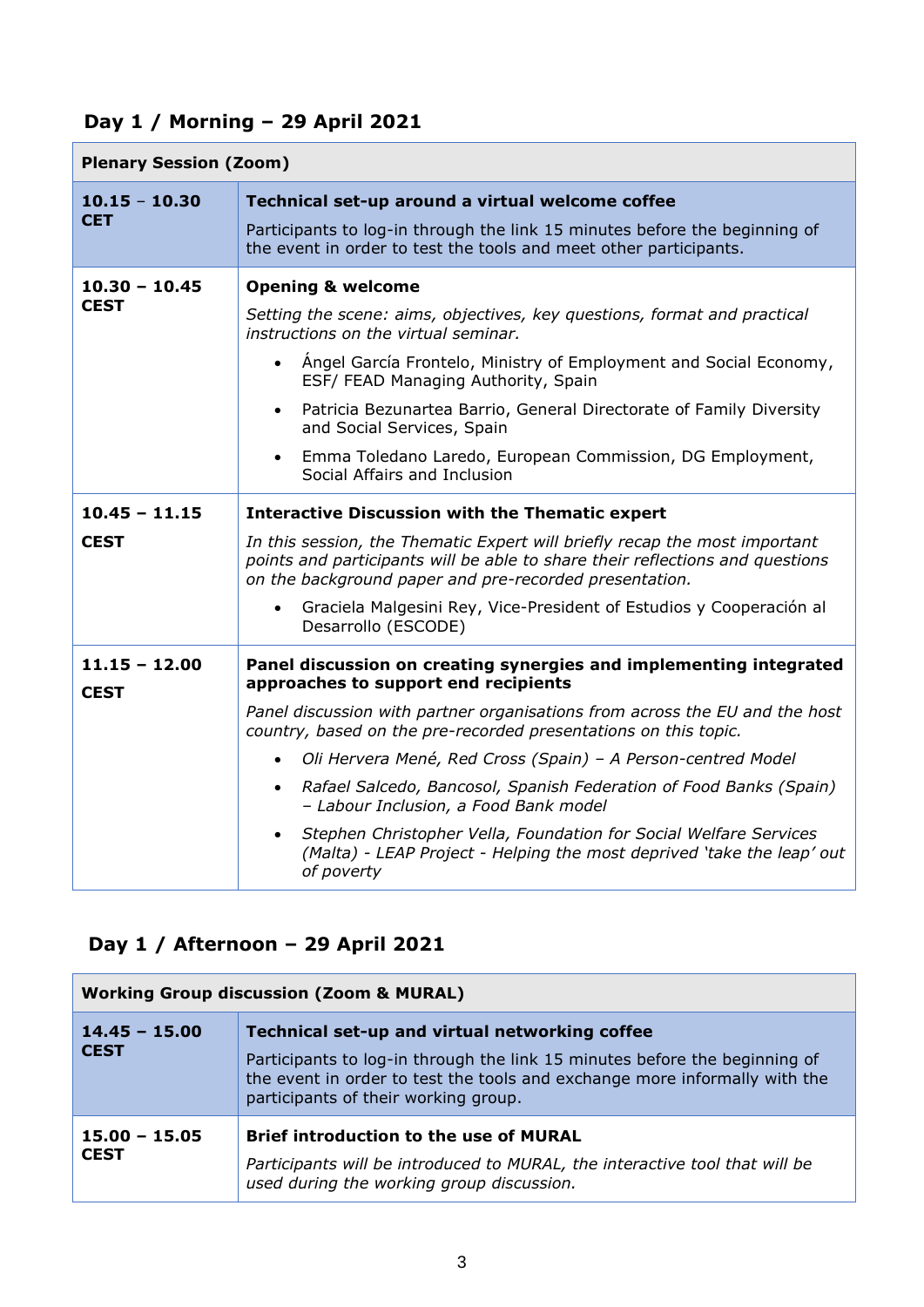| $15.05 - 16.05$<br><b>CEST</b>            | Working group discussion focusing on creating synergies and<br>implementing integrated approaches to support end recipients                                                                         |
|-------------------------------------------|-----------------------------------------------------------------------------------------------------------------------------------------------------------------------------------------------------|
|                                           | Moderated discussion in break-out groups, providing opportunities for each<br>of the participants to contribute their views, comments and any additional<br>information they would like to provide. |
|                                           | Key questions:                                                                                                                                                                                      |
|                                           | What types of integrated approaches exist and how are they designed?<br>$\bullet$                                                                                                                   |
|                                           | What are the main advantages and challenges in providing integrated<br>$\bullet$<br>approaches?                                                                                                     |
|                                           | • How can FEAD foster integrated approaches in collaboration with other<br>funds?                                                                                                                   |
| <b>Plenary session (Zoom &amp; MURAL)</b> |                                                                                                                                                                                                     |
| $16.05 - 16.20$<br><b>CEST</b>            | Reporting back from the three break-out groups                                                                                                                                                      |
|                                           | Designated rapporteurs will share the main outcomes of the break-out<br>groups with all participants.                                                                                               |

# **Day 2 / Morning – 30 April 2021**

| <b>Plenary session (Zoom)</b>                      |                                                                                                                                                                                                                                                                                                                                                                                                                                                                                                                                                                                                                                          |
|----------------------------------------------------|------------------------------------------------------------------------------------------------------------------------------------------------------------------------------------------------------------------------------------------------------------------------------------------------------------------------------------------------------------------------------------------------------------------------------------------------------------------------------------------------------------------------------------------------------------------------------------------------------------------------------------------|
| $09.45 - 10.00$<br><b>CEST</b>                     | Technical set-up around a virtual welcome coffee<br>Participants to log-in through the link 15 minutes before the beginning of<br>the event in order to test the tools and meet other participants.                                                                                                                                                                                                                                                                                                                                                                                                                                      |
| $10.00 - 11.00$<br><b>CEST</b>                     | Panel discussion on practices related to partnership working<br>between public institutions and third sector organisations.<br>Panel discussion with partner organisations from across the EU and the host<br>country, based on the pre-recorded presentations on this topic.<br>Carmen Cosgaya Burgo, Local Authority of Fuenlabrada (Spain) -<br>FEAD Roundtable for coordination<br>Liudmila Hahn, Stad Mannheim (Germany) - ANIMA - Getting settled<br>in Mannheim<br>Daniel Åman, Rescue Mission and Maud Willardsson, Gothenburg<br>municipality (Sweden) - Po Drom, Rescue Mission - Better Health,<br>Municipality of Gothenburg |
| $11:00 - 11.30$<br><b>CEST</b>                     | <b>Break - Virtual Networking Coffee (optional)</b><br>Short break to prevent virtual fatigue and to exchange more informally                                                                                                                                                                                                                                                                                                                                                                                                                                                                                                            |
| <b>Working group discussion (Zoom &amp; MURAL)</b> |                                                                                                                                                                                                                                                                                                                                                                                                                                                                                                                                                                                                                                          |
| $11.30 - 12.30$<br><b>CEST</b>                     | Working group discussion focusing on partnership working between<br>public institutions and third sector organisations<br>Moderated discussion in break-out groups, providing opportunities for each<br>of the participants to contribute their views, comments and any additional<br>information they would like to provide.<br>Key questions:                                                                                                                                                                                                                                                                                          |